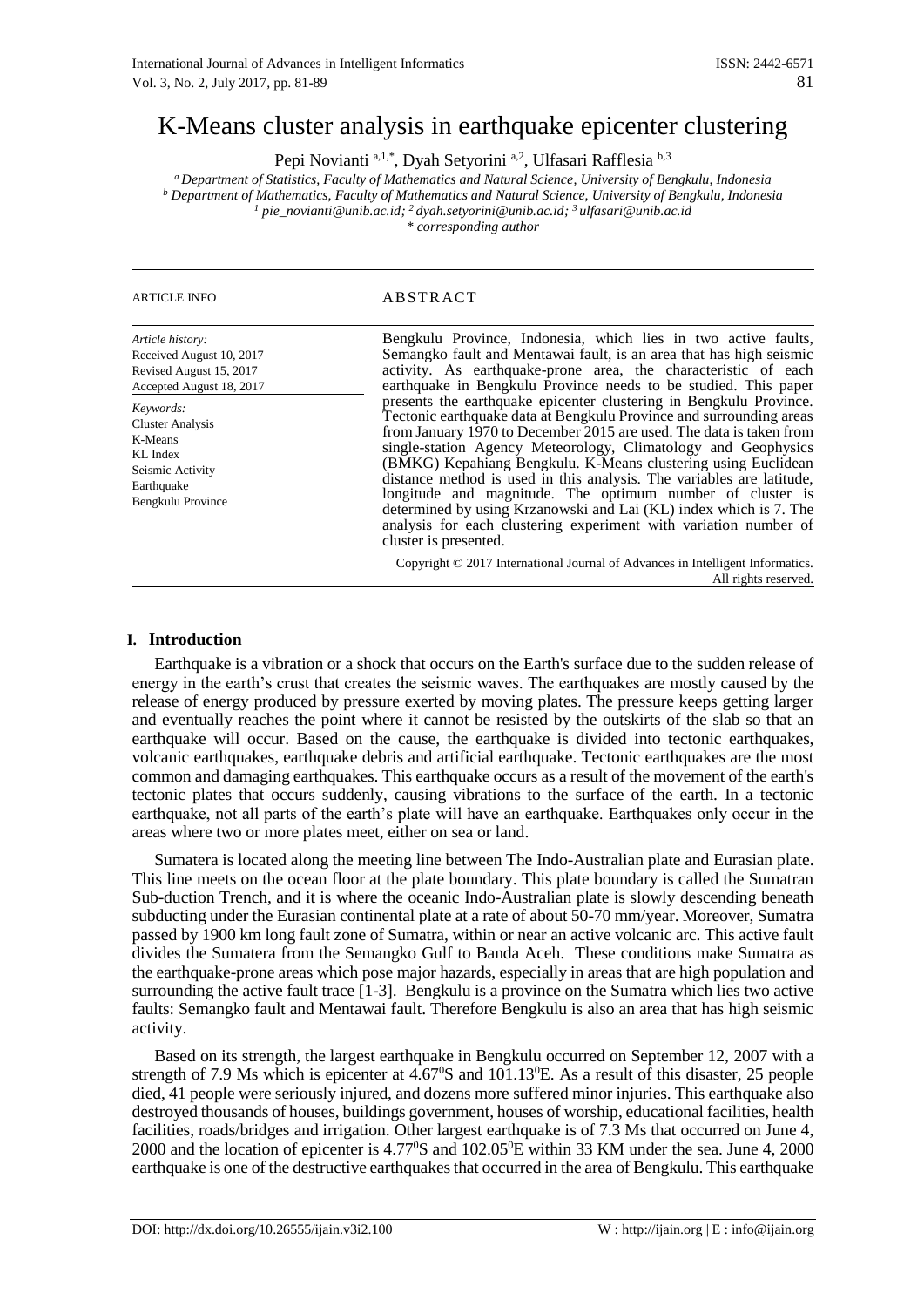is approximately 100 km south of Bengkulu, more than 90 people died, hundreds were injured, and thousands of houses and buildings in Bengkulu Province damaged.

Earthquake can cause severe hazard and damage, especially in areas that are close to the epicenter. This should be an important concern by the government and the surrounding community to minimize the impact. Mitigation and preparedness in anticipating the earthquake are still very low and do not have a roadmap in a planned and systematic. In anticipation of the earthquake and its aftermath, it is necessary to study the pattern of earthquake event spatially. Earthquakes involve large amounts of data, particularly time series data. Processing large amounts of data, also known as data mining are growing along with advances in computer technology. It requires the proper way to produce a better conclusion. In this study, the data was analyzed based on the seismic classification by location and magnitude of the earthquakes. Statistically, proximity and characteristic point seismic events can be grouped using cluster analysis [3-4].

Cluster analysis is a multivariate method that searches for patterns in a data set by grouping the observations into clusters. The goal of this method is to find an optimal grouping for which the observations or objects within each cluster are similar (homogeneous). However the clusters are dissimilar to each other (heterogeneous). The distance between the data determines the level of similarity of data. The small distance between the data indicates the high similarity level of the data and on the contrary, the great distance between the data represented the low similarity level of the data [5]. Conventional seismic zoning method to see the characteristics of earthquake in Iran was done with subjective analysis by tectonic structure, crustal characteristic, structural style, age and intensity of deformation, metamorphic activities and other characteristics. But this analysis often occur errors of judgment by eye. Zamani and Hashemi propose an alternative method of earthquake zoning by using hierarchical cluster analysis. This approach is the starting point in earthquake zoning and has a probability to improve and redefine the new data set. This method can also be used in studying neotectonics, seism tectonic, seismic zoning, and hazard estimation of the seismogenic areas [6]. The seismic data is one of the most important sources of information to the identification of seismotectonic regions. Pattern recognition of historical and instrumental seismic data provides a more robust and more suitable tool for extracting useful knowledge from large amounts of data. Ansari proposes clustering method based on the fuzzy modification of the maximum likelihood estimation. The comparison between the results of cluster analyses and the seismotectonic models of Iran reveal that it is possible to partition the spatially distributed epicenters of earthquake events into distinct and the comparison shows that the best results will be achieved by the clustering of major events [7].

K-means clustering has been proposed to make the partition of earthquake source zones [8-9]. Weatherill and Burton used K-means clustering method on delineation of shallow seismic source zone in Aegean (incorporating Greece, Albania, Forme Yugoslav Republic of Macedonia (F.Y.R.O.M.), Southern Bulgaria, and Western Turkey). This study developed K-means seismicity partition and estimated seismotectonic in Aegean and also implemented a weighting on K-means analysis. The preferred weighting metric is fault length from earthquake data. The result was that model contained between 20 and 30 clusters which appropriate with seismic source zone in Aegean. Rehman, Burton and Weatherill applied K-means cluster analysis and partitioned earthquake in Pakistan. K-means cluster analysis has used without weighting. This research provided 19 optimal earthquake clusters in Pakistan.

As an earthquake-prone area, the characteristic of each earthquake event in Bengkulu Province needs to be studied and analyzed. Therefore, in this research, authors perform k-means cluster analysis in earthquake epicenter clustering.

#### **II. K-Means Cluster Analysis**

*K*-means cluster analysis seeks to partition the *n* individuals in a set of multivariate data into *K* clusters, where each individual in the dataset is allocated entirely to a particular cluster. As a hard partitioning algorithm, *K*-means cluster analysis is an iterative process. First, data are initially partitioned. Each group is calculated its means and then the data partitioned again by allocating each datum to its nearest means cluster position [8,10]. In its simplest form, this process consists of three stages [11]: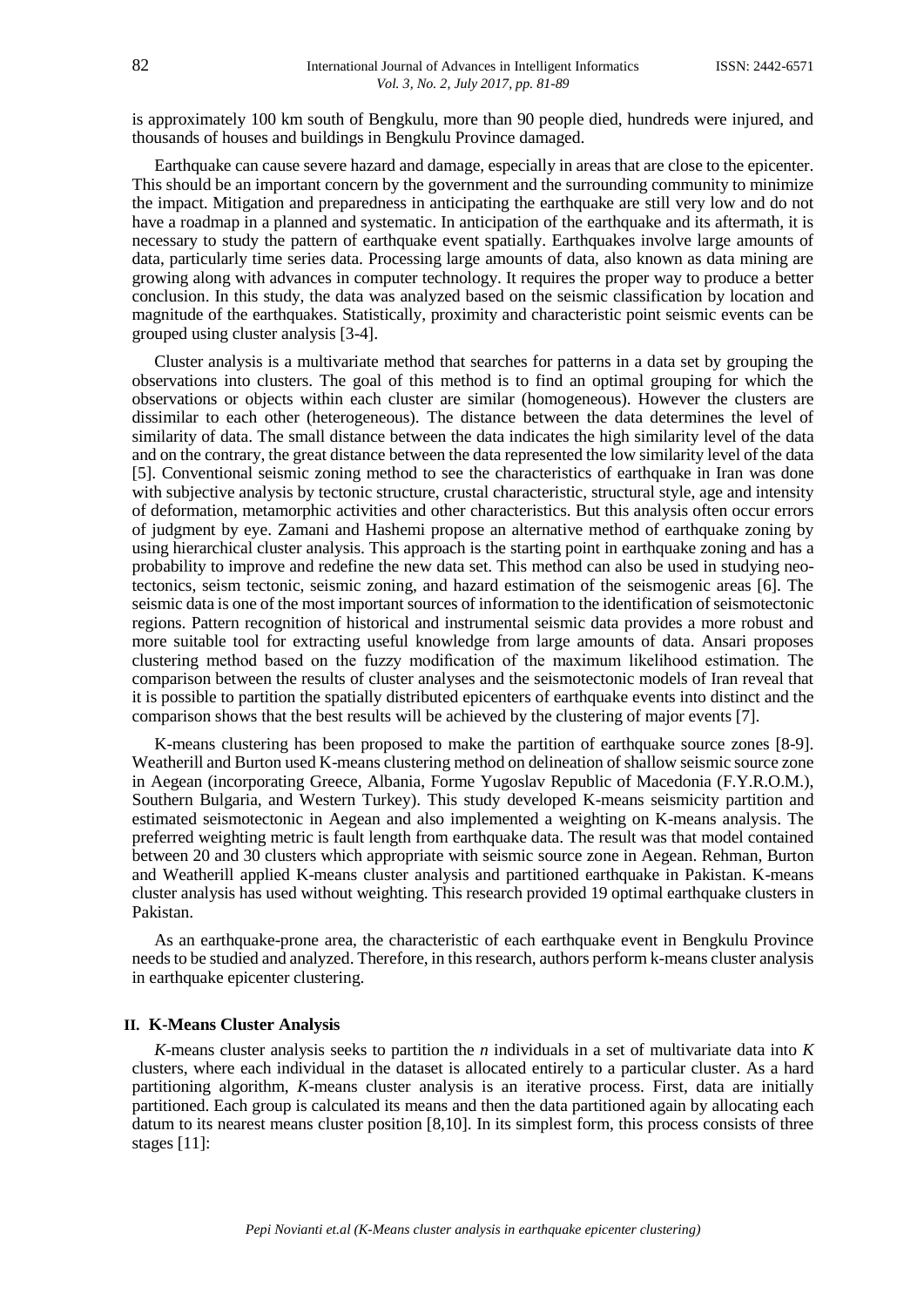- a. Partition objects into *K* initial cluster.
- b. Begin by nothing the objects, determine an object into a cluster that which has the closest centroid (mean). (The distance is usually calculated using the Euclidean distance with either standardized or unstandardized observation). Recalculate the cluster centroid to get a new object and for the cluster that lost object. Centroid of the group is calculated by calculating the average value which is performed in (1).

$$
C_{kj} = \frac{x_{ikj} + x_{2kj} + \dots + x_{akj}}{a}, j = 1, 2, \dots, p
$$
\n(1)

where  $C_{kj}$  is centroid of group-*k*, variable-*j*, and *a* for the number of members in the group *k*.

c. Step b is repeated until no more transfer of the object.

Euclidean distance is the distance the most common type selected. Its simplicity is the geometric distance in multiple dimension of space. Euclidean distance is usually calculated from the raw data, and not of the standard data. This method has several advantages, including the distance of any two objects are not affected by the addition of new objects to be analyzed, which may be an outlier. However, the distance can become very large, caused only because of the difference in scale. Euclidean distance is calculated by (2):

$$
d(x, y) = \sqrt{(x_1 - y_1)^2 + (x_2 - y_2)^2 + \dots + (x_p - y_p)^2}
$$
\n(2)

The aim of clustering is partitioning a given data set into disjoint subsets (clusters) so that specific clustering criteria are optimized. The most widely used criterion is the clustering error criterion which for each point computes its squared distance from the corresponding cluster center and then takes the sum of these distances for all points in the data set. This criterion is called clustering error and depends on the cluster centers. [12]. The clustering error is defined in (3).

$$
E(m_1, m_2, ..., m_k) = \sum_{i=1}^{N} \sum_{k=1}^{K} I(x_i \in C_k) \|x_i - m_k\|^2
$$
\n(3)

where  $m_k$  is the mean of cluster  $C_k$  and  $I(X)$  is 1 if statement *X* is true, 0 otherwise.

Weatherill & Burton state assessment of the results of a clustering is an important consideration in the cluster analysis. There are several index used to determine the optimal number of groups in the cluster analysis, among which is the index Xie & Beni, silhouette index, Calinski & Harabasz index, and the index Krzanowski & Lai [9]. Krzanowski and Lai recommend index measurement to determine the optimal number of clusters of a set of data [13]. Optimal *K* is an index that maximizes Krzanowski & Lai (*KL*). Estimates of *KL* index is expressed by (4) and (5).

$$
KL(K) = \left| \frac{DIFF(K)}{DIFF(K+1)} \right| \tag{4}
$$

$$
DIFF(K) = \left[ \left( K - 1 \right)^{2/d} W K_{k-1} \right] - \left[ K^{2/d} W K_k \right] \tag{5}
$$

where *d* is numbers of dimensions of the data,  $WK_k$  is the pooled within-cluster sum of squares of the K partitions, and  $WK_{k-1}$  for the pooled within-cluster sum of squares of the K-1 partitions.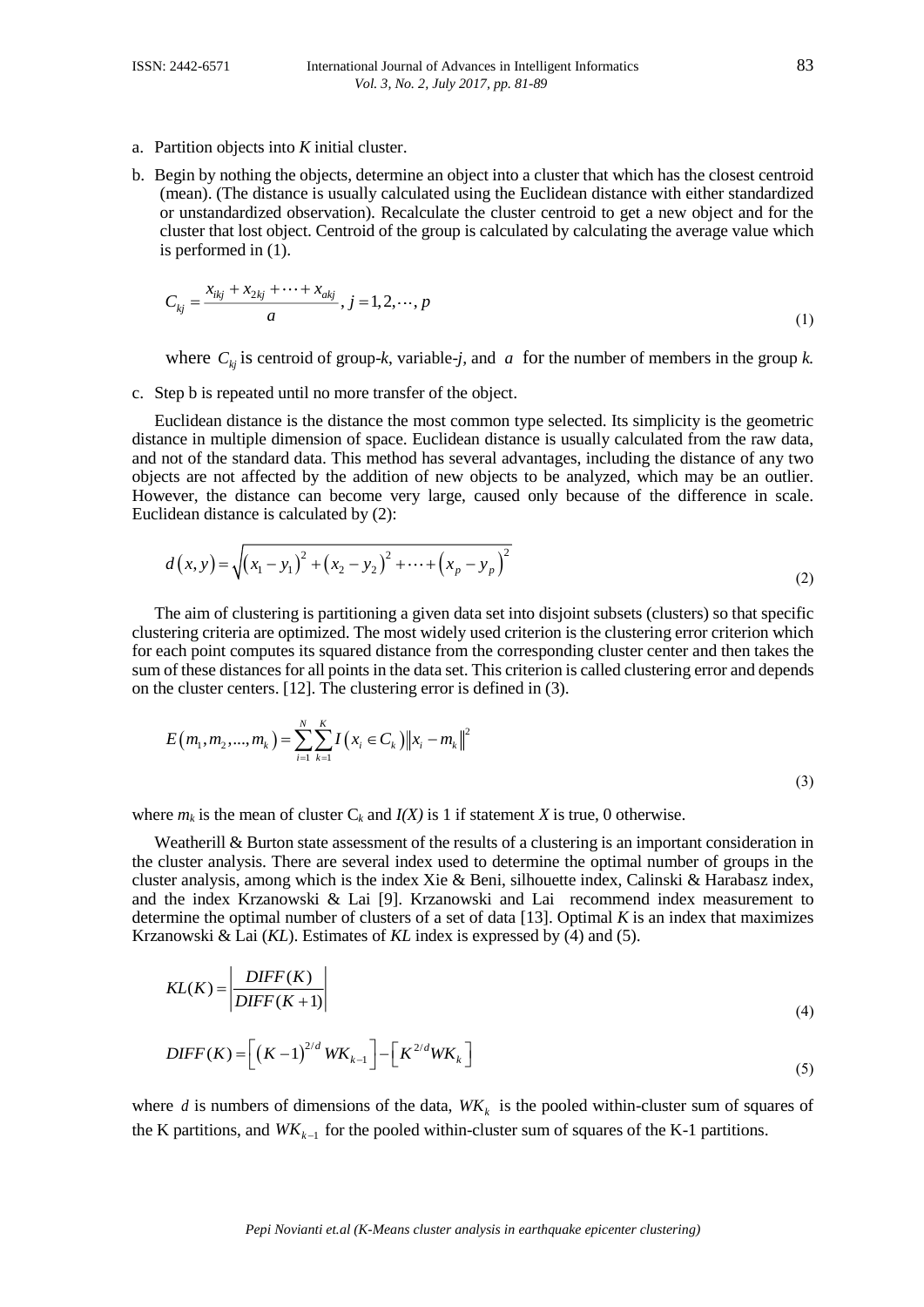#### **III. Methods**

In this research, K-Means cluster analysis is performed in earthquake epicenter clustering. The general method is described in the following steps: 1) determine the data to be clustered, 2) Apply Kmeans cluster analysis to the earthquake data, 3) compute the Krzanowski and Lai criteria for optimum K number of clusters, and 4) discuss each cluster resulted in the analysis.

The object of this study is Bengkulu Province and surrounding areas. Data is taken from singlestation BMKG Kepahiang Bengkulu, from January 1970 to December 2015. Data consist of 3325 earthquakes with  $Ms \ge 3$  and region is 0.54 °S-8.49°S and 97.84°E-105.89°E. Only earthquakes with magnitude  $Ms \ge 5$  are considered here. The variables are the latitude, longitude and magnitude of the earthquakes. From the range of longitude and latitude, the earthquakes are not only located on the geographical boundaries of Bengkulu Province. 30.37% of earthquakes spread around the area of West Sumatra, Lampung and the Indian Ocean. In summary, the data used in this study contains 968 events. The spread of epicenter is presented in Fig. 1.



Fig. 1. Earthquakes in Bengkulu Province and its surrounding areas with magnitude ms ≥ 5.0 for period 1970-2015

K-Means cluster analysis is performed using K-Means applied by Weatherill and Burton [8]. K-Means algorithm based on Weatherill and Burton is presented by the flowchart in Fig 2.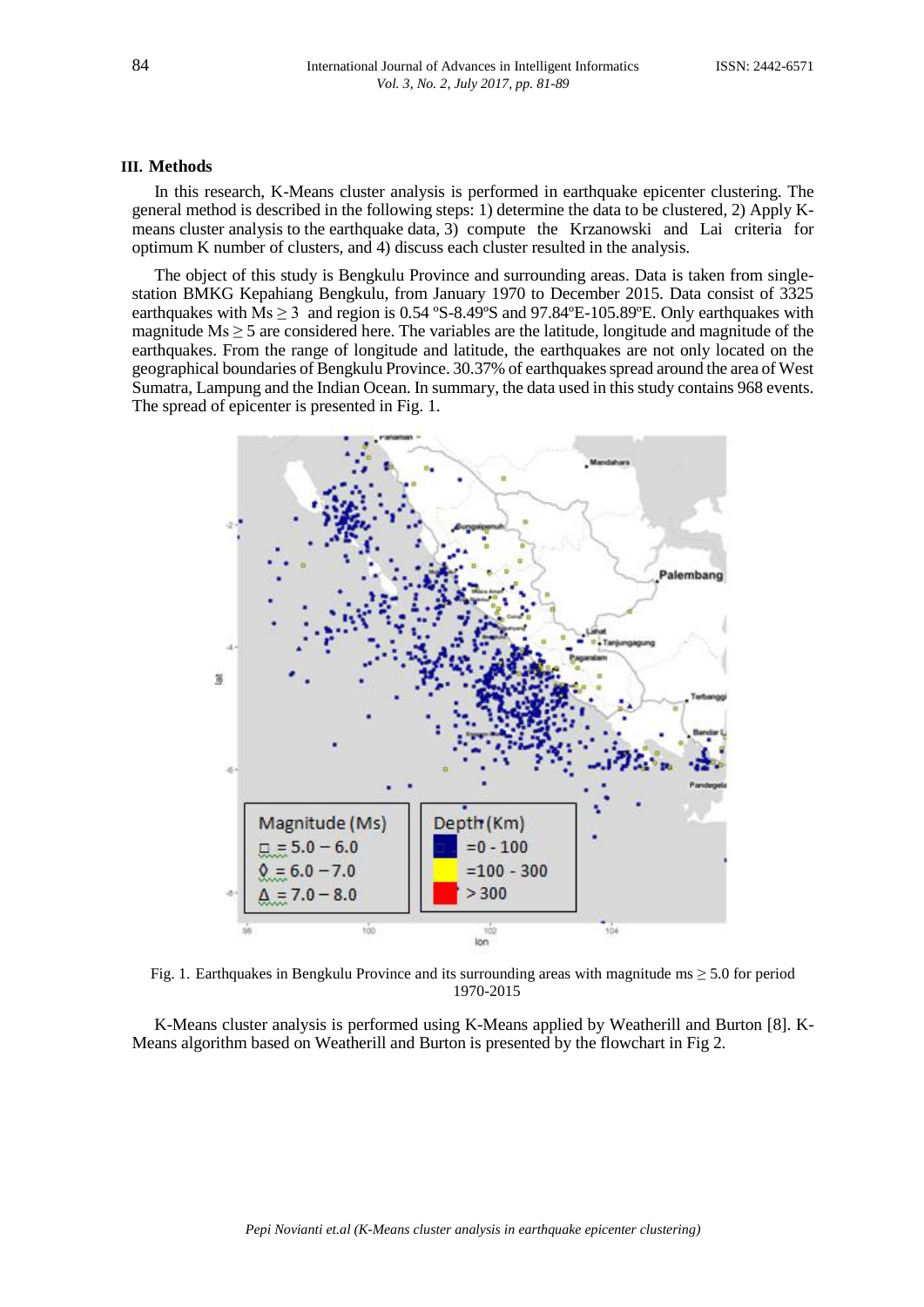#### ISSN: 2442-6571 International Journal of Advances in Intelligent Informatics 85 *Vol. 3, No. 2, July 2017, pp. 81-89*



Fig. 2. The flowchart of *K*-Means cluster algorithm

## **IV. Result and Discussion**

#### *A.* K*-Means cluster analysis on earthquake data in Bengkulu Province*

The fundamental step in cluster analysis is to determine the optimum K number of cluster. In this study, we use KL index to determine the optimum K. KL index is used to determine the optimum K number of cluster. Based on the KL index of the formed cluster, the largest KL index indicated that the amount of the cluster is the optimal number of cluster.

R Software is used to cluster the earthquakes. Clustering is conducted based on longitude, latitude and magnitude variables. Fig. 3 is the result of KL index value of each cluster formed by the earthquake in Bengkulu Province with longitude, latitude and magnitude variables.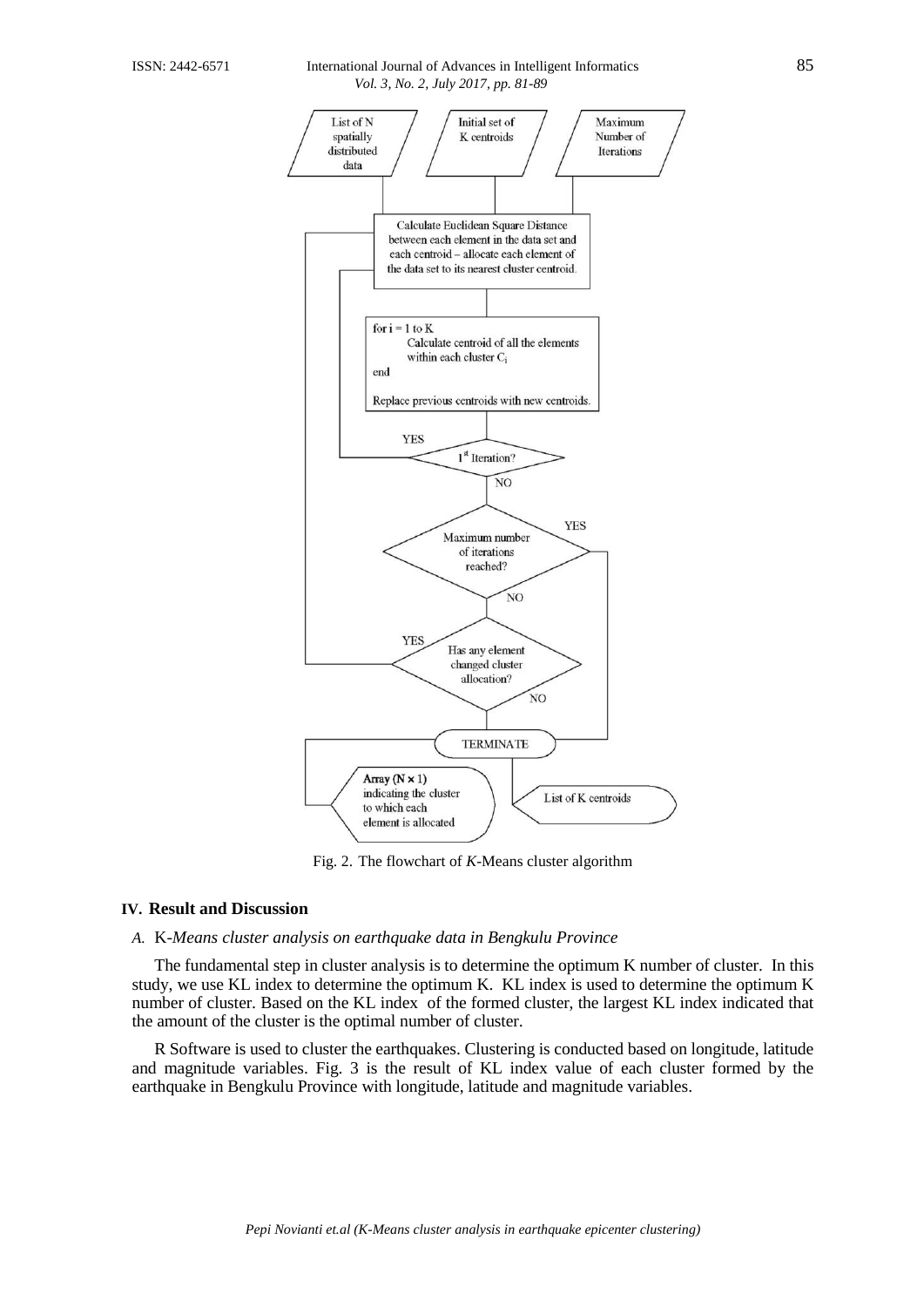

Fig. 3.*KL* Index with *K* numbers of clusters for earthquake during 1970-2015

The largest KL index values are obtained from clustering with  $K = 7$  (KL index = 45.52). Then, the second largest in the cluster with  $K = 4$  followed by 2 clusters 9 clusters and 14 clusters. Meanwhile the other KL index value is less than 2. The next step is clustering earthquake data with the value  $K =$ 7, 4, 2, 9 and 14. The result of clustering based on earthquake data is presented in Fig. 4.

As shown in Fig 4. the resulting cluster tends to gather around the epicenter. Clustering results are represented by a different color. This figure is the output of the R software with axis-x as a position longitude and axis-y as latitude position. Figure ellipse in each cluster is a 95% confidence interval based on distribution-t. Ellipse area state a border area of 95% members of each cluster and it does not indicate the epicenter of the earthquake zone.

Fig. 4. (a) shows the results of tectonic earthquake cluster that occurred in Bengkulu Province and surrounding areas to  $K = 2$  cluster. It yields the third largest KL index value after  $K = 7$  and  $K = 4$ . This cluster has an epicenter in 102.79ºE and 4.96ºS to the first cluster and 100.38ºE and 2,84ºS to the second cluster. The first cluster with 5.33 Ms occurred around the island of Pagai, Muko-Muko Sea and the Sea of North Bengkulu. The number of seismic activities in this cluster is as many as 591 activities. The smaller the magnitude of the earthquake, the more the incidence of earthquakes. It would be appropriate if we compare it to cluster 2 which has a membership of 377 and an average of large earthquakes is 5.45 Ms.

Fig. 4 (b) is the result of clustering with  $K = 4$ . Four cluster division yields an index KL value's second largest, which is 9.49. Fig. 4 (b) shows earthquake occurred around the cluster 1 in Seluma Sea, Manna and Bintuhan with the epicenter position at 102.53ºE and 4.82ºS with a magnitude of an average of 5.32 Ms. The number of members in cluster 1 is as many as 432 activities. The cluster 2 is centered in west coast Lampung and the east end of Sumatra with epicenter 104.54ºE and 5.88 ºS. The average strength of the quake in the cluster 2 is 5.3 Ms and the number of seismic activities is 101 activities. When compared with the results of  $K = 2$  cluster, cluster 1 and cluster 2 at  $K = 4$  are the split of the cluster 1. While cluster 2 is divided into cluster 3 and cluster 4. Cluster 3 at  $K = 4$ occurred in Mentawai Islands of West Sumatra, especially on the island of Sipora. The epicenter of cluster 3 is at 99.74ºE and 1.87ºS with a magnitude of an average of 5.46 Ms. Cluster 4 relatively spreads from epicenter 100.99°E and 3.61°S with a membership of 277 seismic activities.

Fig. 4 (c) present the results of clustering for  $K = 7$ . Based on KL index value, this cluster is the optimum cluster. At  $K = 7$ , cluster 5 is similar to cluster 1 and  $K = 4$ , cluster 4 is similar to cluster 2. While cluster 1 and cluster 4 are divided into 5 clusters.

Fig. 4 (d) and (e) is the result of clustering at  $K = 9$  and  $K = 14$ . Based on the KL index value,  $K =$ 9 and  $K = 14$  is on the order of 4 and 5 with a KL index value of KL 4.71 and 3.74, respectively. In Fig. 4(d), the cluster of earthquakes around the Sipora islands is divided into two, cluster 1 and 7 where is an overlap between two clusters. While the results of clustering  $K = 14$  showed more cluster of overlapping, cluster 5 and cluster 8 located around the sea west Lampung province. Overlap also happened to cluster 14 intersecting with 2, 3, 4, 6, 7, 9, 11, 12 and 13. Custer of K < 7 provided a great diversity in cluster and it caused overlaps in the clustering. Based on the index KL value and cluster results using K-Means analysis, The best cluster is at  $K = 7$ . This cluster is expected to be a potential that characterize the seismic activity in Bengkulu.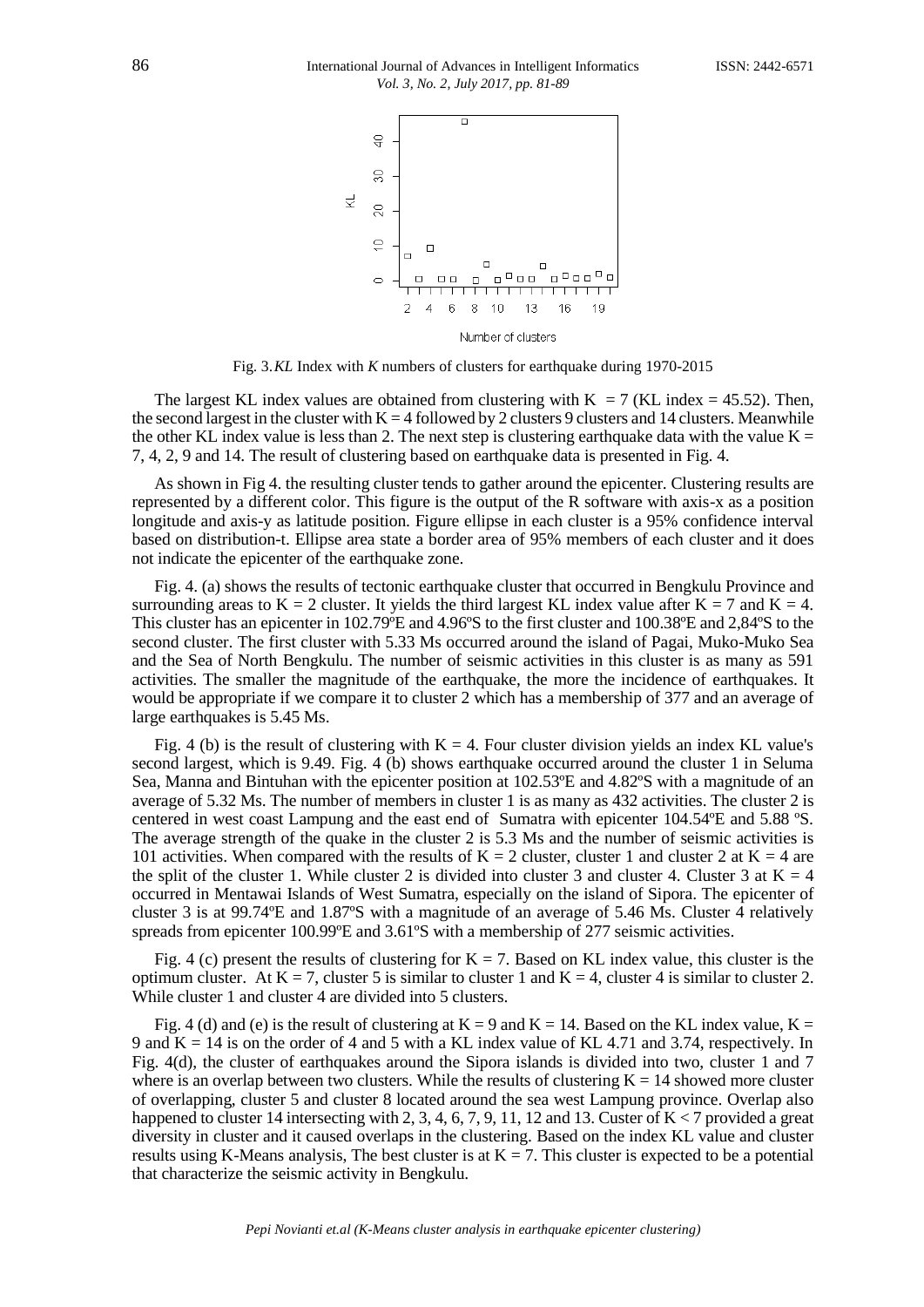

Fig. 4. *K*-Means clustering for earthquake. a. *K*=2, b. *K*=4, c. *K*=7, d. *K*=9 and e. *K*=14

## *B. Characteristics of 7 clusters in earthquake zone Bengkulu Province*

Seismic activity in Bengkulu Province is mostly located in the ocean, i.e. in The Indian Ocean. This is caused by the position of Bengkulu Province is located in the coastal area traversed by traffic lane Indo-Australian tectonic plates and Eurasia west. Besides tectonic earthquakes also occur on land-sourced from Semangko fault that extends in the middle of the island of Sumatra. This seismic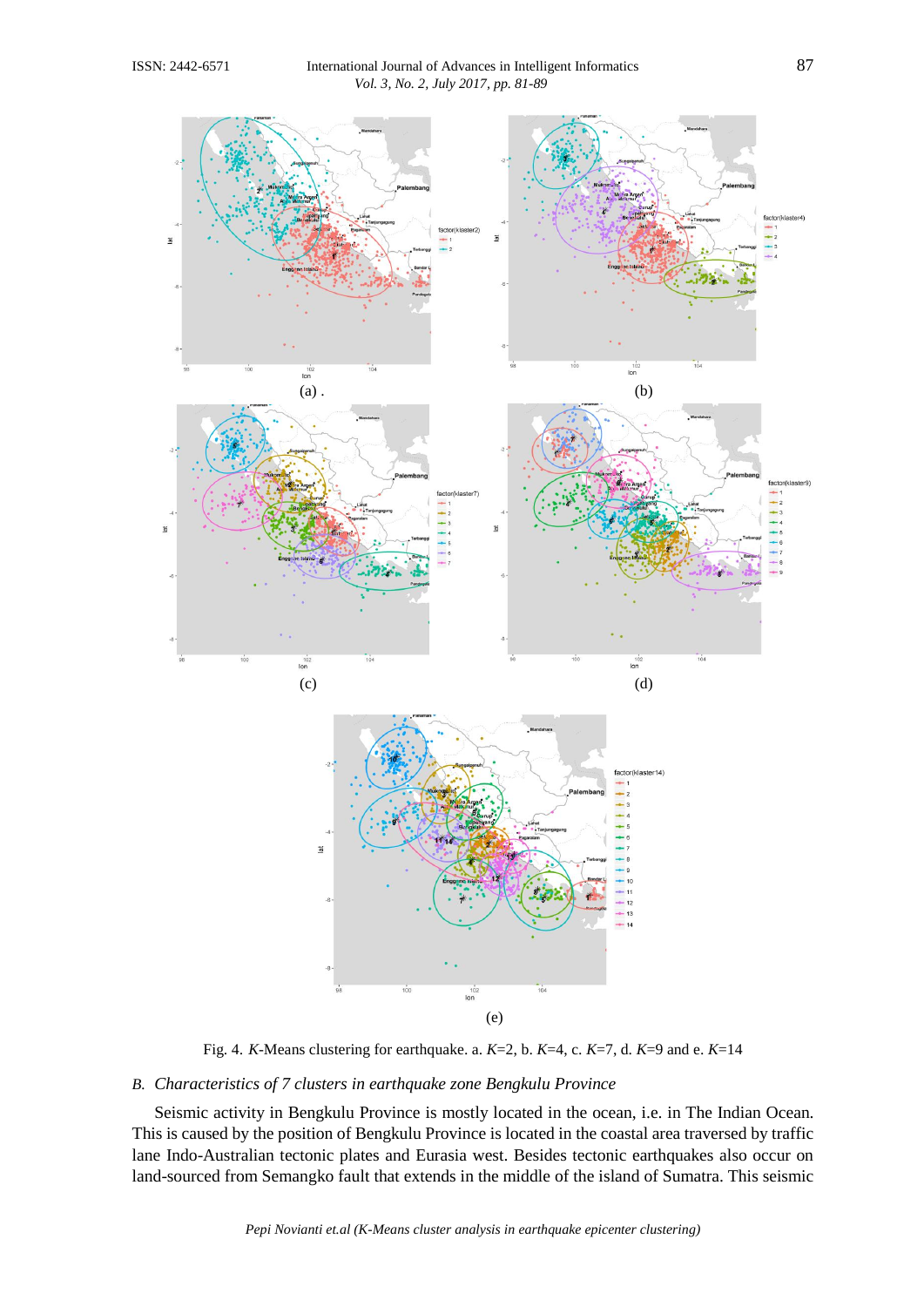activity using the K-Means grouped into 7 clusters. Based on the analysis of K-Means cluster, the following characteristics of the resulting Table 1.

| <b>Cluster</b> | Longitude<br><b>Mean</b> | Latitude<br><b>Mean</b> | <b>Magnitude Mean</b> | <b>Frequency</b><br>of events | <b>SSE</b> |
|----------------|--------------------------|-------------------------|-----------------------|-------------------------------|------------|
|                | 102.86                   | 4.55                    | 5.27                  | 196                           | 73.14      |
| 2              | 101.49                   | 3.03                    | 5.37                  | 122                           | 83.62      |
| 3              | 101.59                   | 4.44                    | 5.43                  | 179                           | 102.33     |
| 4              | 104.59                   | 5.88                    | 5.29                  | 96                            | 79.07      |
|                | 99.73                    | 1.79                    | 5.47                  | 141                           | 98.59      |
| 6              | 102.49                   | 5.46                    | 5.35                  | 150                           | 81.84      |
|                | 99.88                    | 3.68                    | 5.51                  | 84                            | 72.65      |

Table 1. Characteristics of 7 clusters of earthquake in Bengkulu Province and surrounding areas.

Cluster 1 in Fig. 4(c) is cluster in which the earthquake occurred around Seluma Regency, South Bengkulu Regency and Kaur Regency. both in offshore and in mainland. Cluster 1 has the highest number of members than the other cluster. Based on its depth. There are 85.72% of earthquakes in cluster 1 which include in shallow earthquake and 14.28% of the earthquake is medium earthquakes that frequently occur on the mainland. Cluster 2 is located around Mukomuko Regency, North Bengkulu Regency and Rejang Lebong Regency. The highest earthquake magnitude that has occurred in cluster 2 is the earthquake of 2001 with magnitude 7.4 Ms.

The third cluster has 179 members of earthquakes in the off coast of the city of Bengkulu. The 88.83% members of cluster 3 are the earthquakes with the strength between 5 to 6 Ms. Almost 100% members of cluster 3 are shallow earthquake. Three large earthquakes had occurred in cluster 3. The earthquake of Magnitude 7 Ms with its epicenter located 4.88<sup>0</sup>S and 102.19<sup>0</sup>E occurred on October 1<sup>st</sup>, 1975. The large earthquake on June and September 2000 with magnitude 7.3 Ms and 7.9 Ms respectively have occurred in Cluster 3. In Fig. 4 (c) shows that the cluster 4 spreads at sea west of Lampung Province. Seismic events in cluster 4 mostly take place in the sea. The largest earthquake with magnitude 7 Ms of 1994 occurred in  $4.97^{\circ}$ S and 104.3<sup>o</sup>E.

Cluster 5 consists of seismic event that occurred around the Mentawai Islands of West Sumatra, especially on the island of Sipora. Cluster 5 is a combination of earthquakes in the sea and on land.

Cluster 6 and 7 are the clusters that have 100% of earthquake occurred at the sea of the Indian Ocean and approaching The Indo-Australian plate and Eurasian plate. In cluster 6, 92.67% is an earthquake 5 Ms to 6 Ms and the remaining 7.3% is 6 Ms to 7 Ms. There are 99.33% of the earthquakes those include shallow earthquake. The highest quake of 6.5 Ms occurred in the central point of  $102.47^{\circ}$ E and  $5.29^{\circ}$ S. On cluster 7 been a big earthquake measuring 7.7 Ms centered in  $100.43^{\circ}$ E and 2.88 $\degree$ S as well as a magnitude 7.2 Ms centered in 99.93 $\degree$ E and 3.61 $\degree$ S. One hundred percent members of cluster 7 are shallow earthquakes.

## **V. Conclusion**

The earthquakes in Bengkulu Province and its surrounding areas mostly occur at the Indian Ocean and only small members occur on the mainland. During the period 1971-2015, Around Bengkulu Province are tectonic earthquakes frequently occurred with a strength of 5.0 Ms up to 6.0 Ms and a depth of less than 100 km under the sea. The optimum number of cluster based on KL index is  $K = 7$ . The earthquake clustering with  $K < 7$  bring out a large variance in the cluster and earthquake clustering with  $K > 7$  produce overlapping cluster. With the K-Means analysis cluster are obtained 5 earthquakes cluster which are located in the Sea and the mainland province of Bengkulu. One cluster occurred around the Mentawai Islands of West Sumatra province and another occurred at seas of Lampung Province.

### **VI. Open Problem**

The results of the clustering analysis in this study are obtained from the features of geometry using Euclidean distance so that the characteristics of clustering acquired are limited to geometric properties. To make the results of this analysis into the earthquake zone in Bengkulu Province needs to be